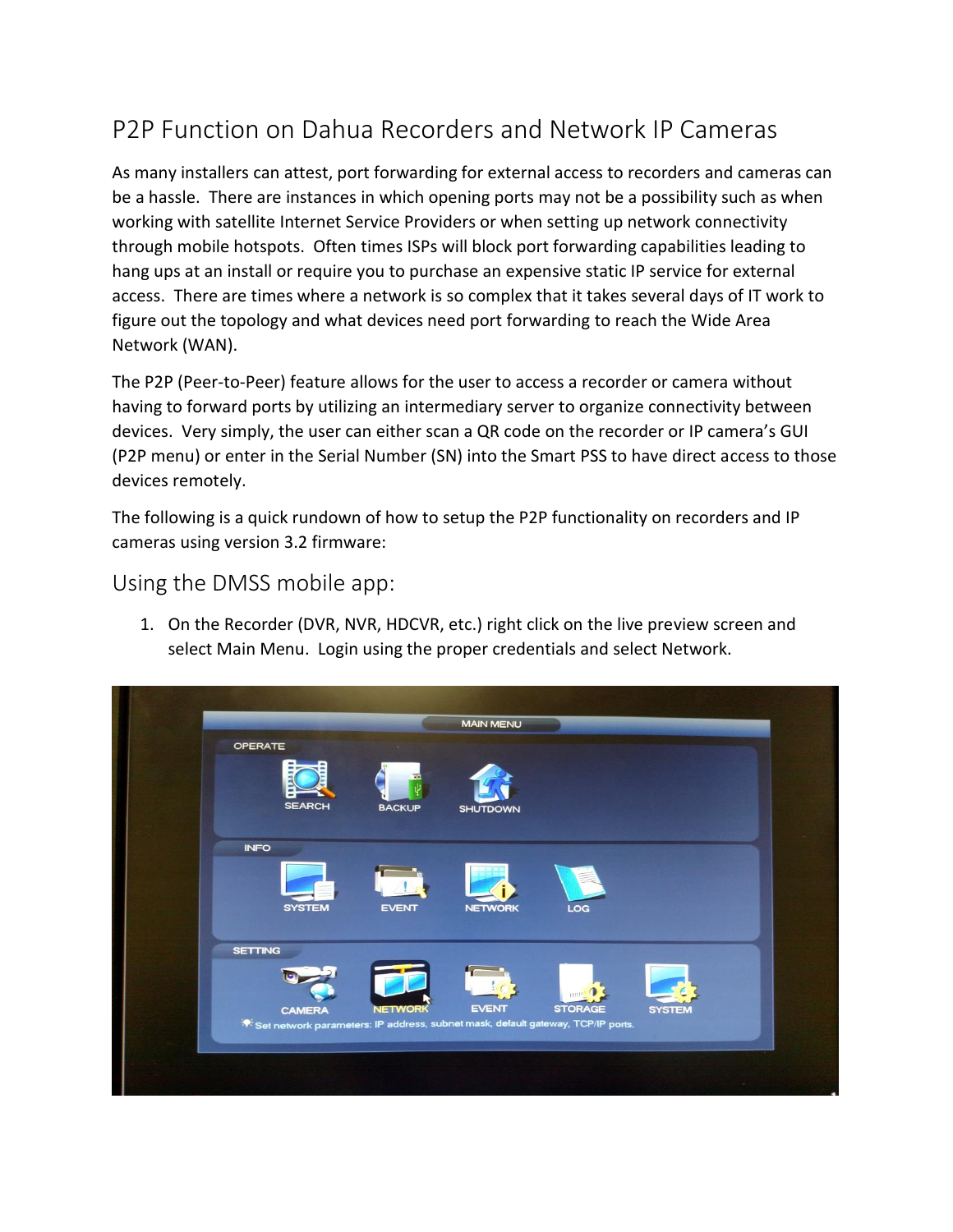2. In the Network menu, select the P2P submenu on the left side.

3. On the P2P menu, check the Enable checkbox to enable the P2P function. Note the scan able QR matrix barcode.

| <b>MULTICAST</b><br><b>REGISTER</b><br><b>ALARM CENTER</b><br>P <sub>2P</sub> | <b>TCP/IP</b><br><b>CONNECTION</b><br><b>WIFI</b><br>3G<br>PPPoE<br><b>DDNS</b><br><b>PFLTER</b><br><b>EMAIL</b><br><b>FTP</b><br><b>UPnP</b><br><b>SNMP</b> | NETWORK<br><b>O</b> Enable<br>Status <b>Online</b><br>回案回 | <b>IN EVENT</b> | STORAGE | SYSTEM |
|-------------------------------------------------------------------------------|--------------------------------------------------------------------------------------------------------------------------------------------------------------|-----------------------------------------------------------|-----------------|---------|--------|
|                                                                               |                                                                                                                                                              |                                                           |                 |         |        |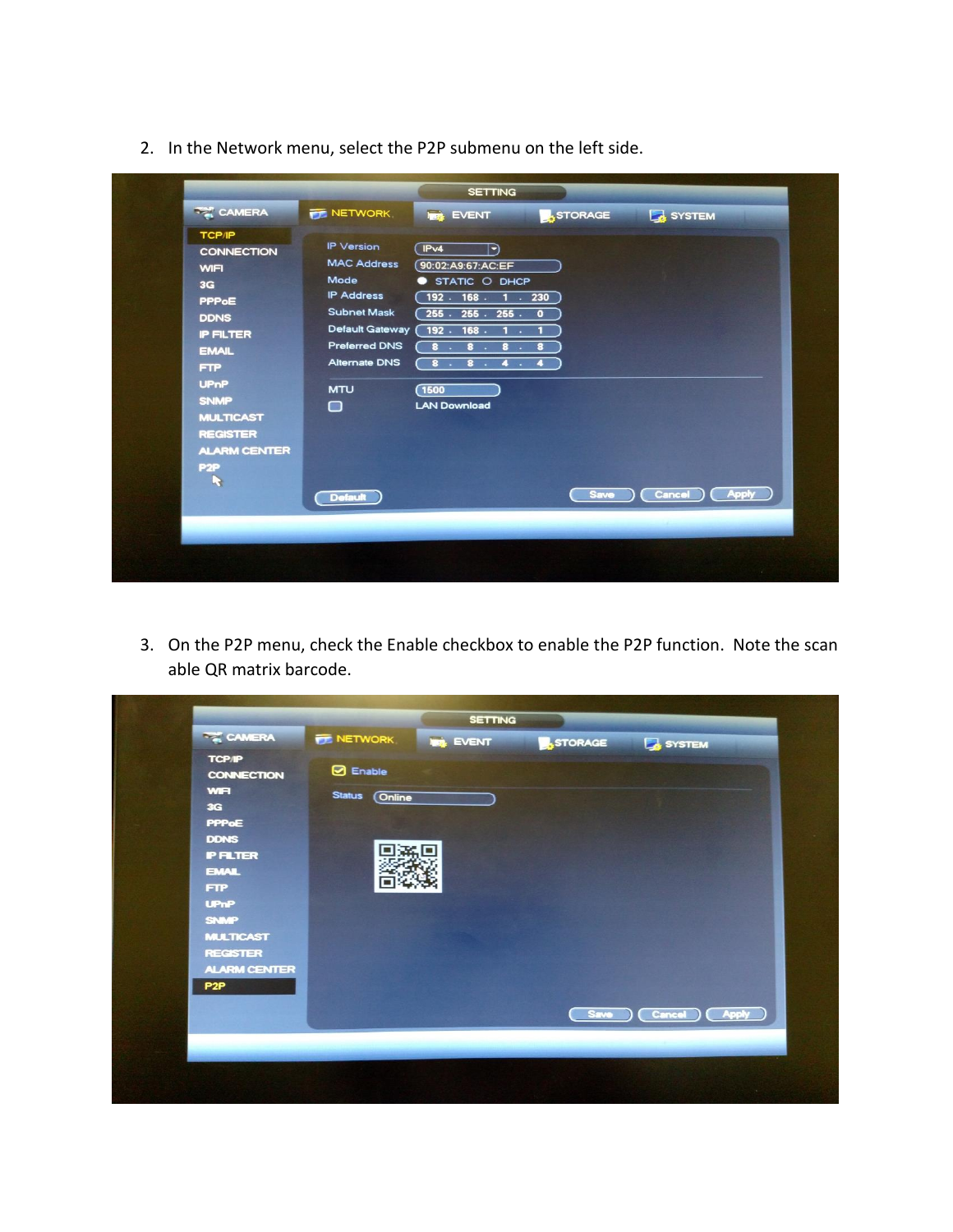4. Launch the iDMSS or gDMSS mobile app on a mobile device. Select Camera mode and then enter into the Main Menu by selecting the button in the upper left corner of the screen. In the Main Menu, select Device Manager. On the Device Manager menu, select P2P (register mode).



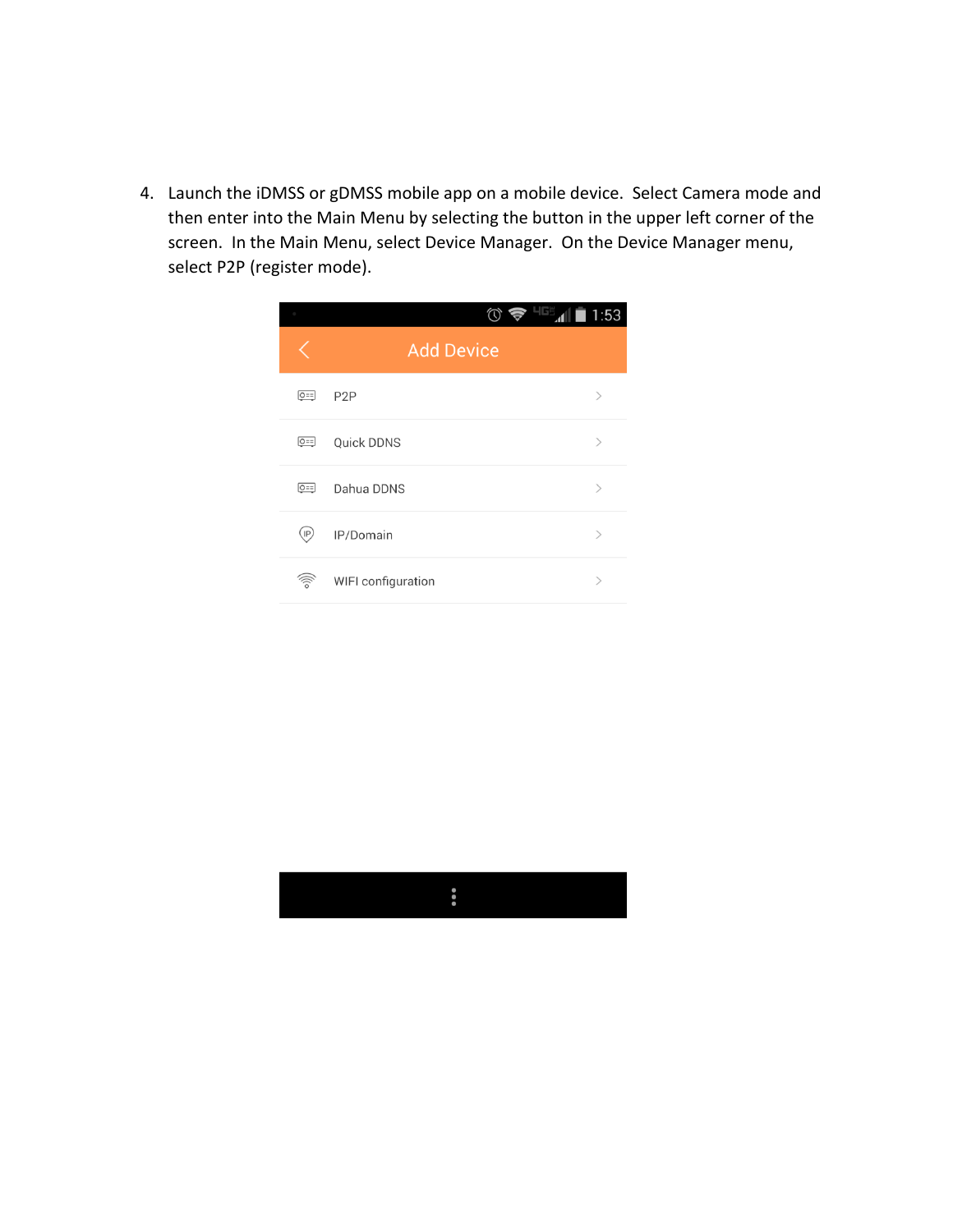5. On the DMSS P2P menu, enter in a name to denote the device. The user can either enter in the Serial Number (SN) of the device into the SN input box or select the QR code button to scan the QR code on the recorder (noted in step 3) to automatically detect the SN. Ensure the proper username and password is entered into the appropriate input boxes and select the stream types required for both live and playback. Finally, click the Start Live Preview button to connect and begin viewing the live video feeds.

|                | ∕೧                        | 1:54<br>5,41     |
|----------------|---------------------------|------------------|
|                | P <sub>2</sub> P          | 囗                |
|                |                           |                  |
| Register Mode: |                           | P <sub>2</sub> P |
|                |                           |                  |
| Name:          |                           |                  |
| SN:            |                           | 噩                |
| Username:      |                           | admin            |
| Password:      |                           |                  |
| Live Preview:  |                           | Extra $>$        |
| Playback:      |                           | Extra<br>$\geq$  |
|                |                           | Check VTO        |
|                | <b>Start Live Preview</b> |                  |
|                |                           |                  |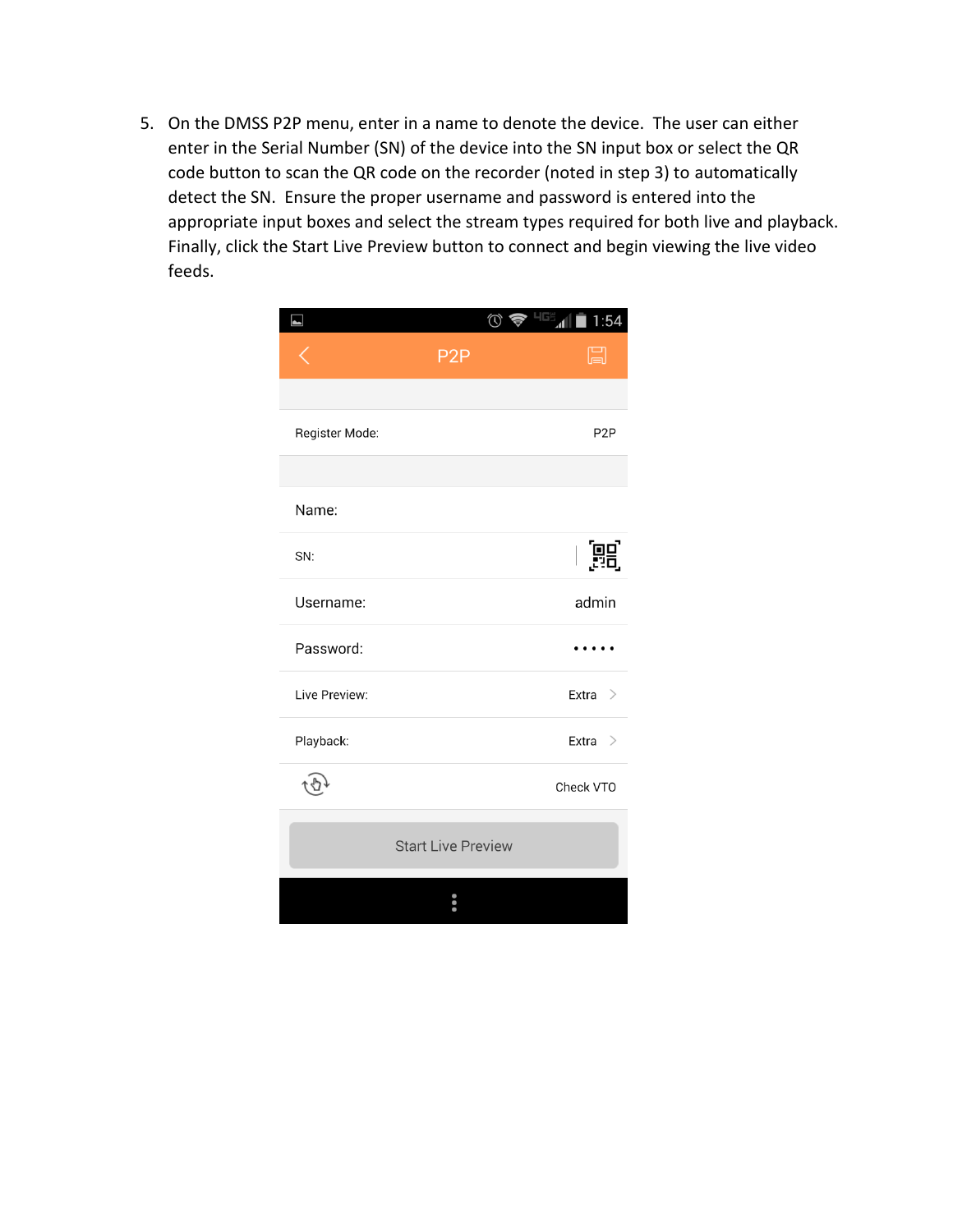NOTE: The P2P QR code can also be found on the Web Service (web browser GUI) for scanning. Navigate to Setup, Network, TCP/IP and then the P2P tab.

| ✓          | Scan QR Code                                             |
|------------|----------------------------------------------------------|
| 1.230/     | $Q - C$ $\Box$ CONFIG                                    |
| <b>ICE</b> | <b>PREVIEW</b><br><b>PLAYBACK</b>                        |
|            | <b>TCP/IP</b><br>P <sub>2</sub> P                        |
|            | $\boxed{\triangle}$ Enable                               |
|            | <b>Status</b><br>Online<br>SN<br>TZA4LF076WU17K2<br>Save |
| <b>ER</b>  |                                                          |
|            | 0.000                                                    |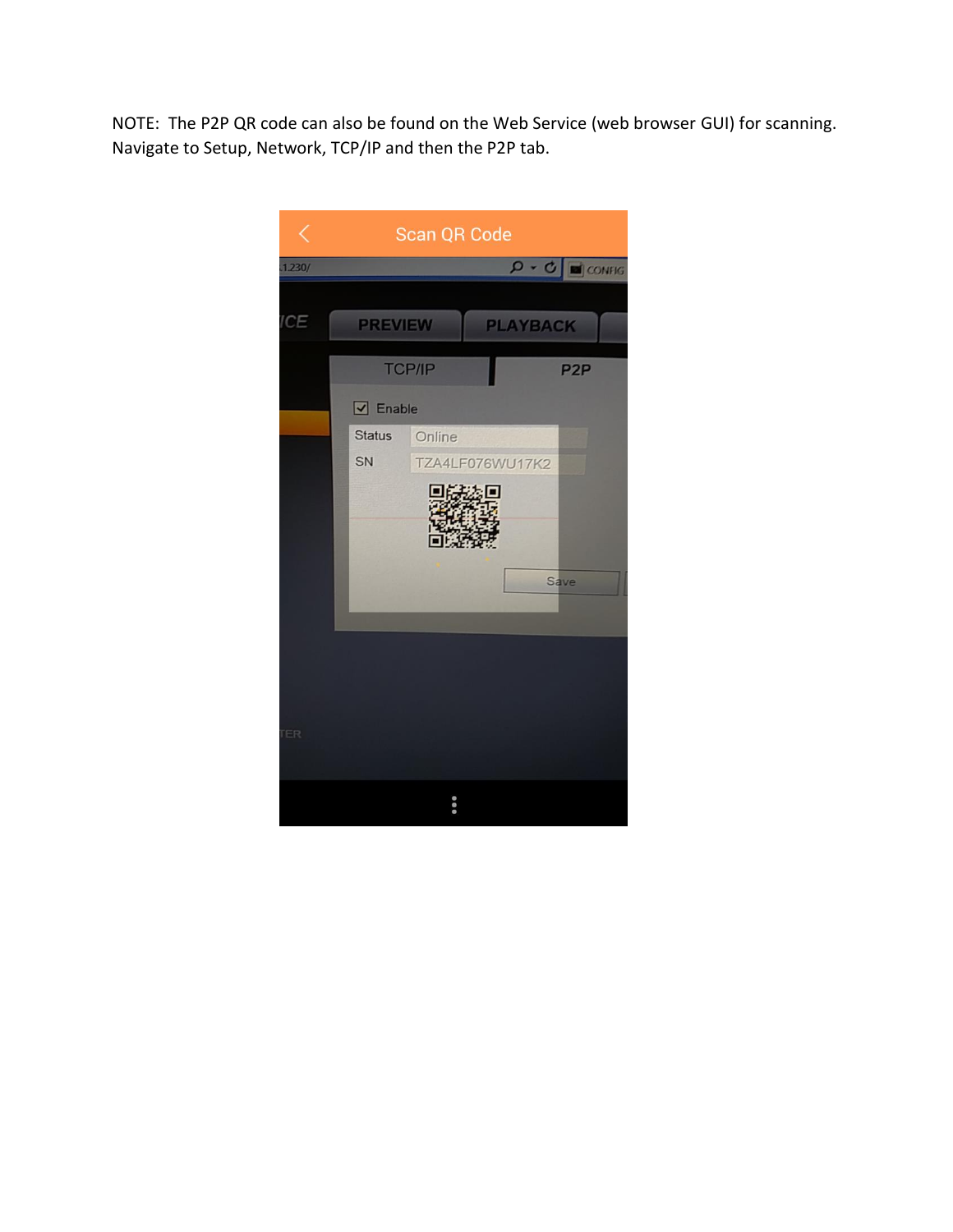Using the Smart PSS:

1. Launch the Smart PSS software, login and navigate to the Main Menu.

| <b>SmartPSS</b><br>Professional Surveillance System | ő<br><b>HOME PAGE</b>                   | ÷<br>ADD                  |                                        |              |                 |                                           |                                             |  |  | $2.47 - 0 \times$                                                          |
|-----------------------------------------------------|-----------------------------------------|---------------------------|----------------------------------------|--------------|-----------------|-------------------------------------------|---------------------------------------------|--|--|----------------------------------------------------------------------------|
| BASIC<br>$\bullet$<br>LIVEVIEW                      | $\mathbf{r}$<br>PLAYBACK                | ALARM                     | E<br>LOG                               |              |                 |                                           |                                             |  |  | 16:44:55<br>2015-05-19<br>User Name: admin<br>Login Time: 16:44 2015-05-19 |
| ADVANCED<br>品<br>VIDEO WALL                         | $\mathcal{L}$<br>E-MAP                  | $\blacksquare$<br>DISPLAY | $\sqrt{2}$<br>Face                     |              |                 |                                           |                                             |  |  |                                                                            |
| SETTINGS<br>DEVICES                                 | $\bar{\mathbf{z}}$<br><b>DEVICE CFG</b> | ALARM CFG                 | $\mathbf{G}$<br><b>TOUR &amp; TASK</b> | E.<br>PC-NVR | 品<br>VIDEO WALL | $\left  \bm{2} \right $<br><b>ACCOUNT</b> | $\boldsymbol{\phi}^{\mathrm{p}}$<br>GENERAL |  |  |                                                                            |

2. Select the Devices button to enter into the Devices menu.

|                          | <b>SmartPSS</b><br>Professional Surveillance System | $\Delta$<br>$\mathbf{a}$<br>HOME PAGE<br><b>DEVICES</b> | ٠<br><b>ADD</b>   |                         |        |             |              |                                    |                   | $2.47 - 5 \times$ |
|--------------------------|-----------------------------------------------------|---------------------------------------------------------|-------------------|-------------------------|--------|-------------|--------------|------------------------------------|-------------------|-------------------|
| <b>Online Devices:16</b> |                                                     |                                                         |                   |                         |        |             |              | Device Network Section 192.168.1.0 | $-$ 192.168.1.255 | Search            |
| $\Box$ All               | $\mathbf{P}$                                        | $\triangle$ Type                                        | Mac               | Port                    | Config |             |              |                                    |                   | ъ                 |
| $\Box$ 1                 | 192.168.0.123                                       | <b>HCVR</b>                                             | 90:02:a9:67:32:0e | 40003                   | 杂      |             |              |                                    |                   |                   |
| $\Box$ 2                 | 192.168.0.124                                       | <b>HCVR</b>                                             | 90:02:a9:6a:4c:07 | 40004                   | 券      |             |              |                                    |                   |                   |
| $\Box$ 3                 | 192.168.0.125                                       | <b>NVR</b>                                              | 90:02:a9:67:26:32 | 40005                   | 柴      |             |              |                                    |                   |                   |
| $\Box$ 4                 | 192.168.0.126                                       | <b>NVR</b>                                              | 90:02:a9:d0:db:49 | 40006                   | 杂      |             |              |                                    |                   |                   |
| $\Box$ 5                 | 192.168.0.131                                       | <b>IP Camera</b>                                        | 90:02:a9:2d:1a:46 | 37777                   | 泰      |             |              |                                    |                   |                   |
| $\Box$ 6                 | 192.168.0.132                                       | IP Camera                                               | 90:02:a9:2c:8b:15 | 37777                   | 券      |             |              |                                    |                   |                   |
| $\Box$                   | 192.168.0.133                                       | IP Camera                                               | 90:02:a9:ee:f0:7d | 40500                   | 娄      |             |              |                                    |                   |                   |
| $\Box$ 8                 | 192.168.0.134                                       | IP Camera                                               | 90:02:a9:31:dc:4e | 37777                   | 柴      |             |              |                                    |                   |                   |
| $\Box$                   | 192.168.0.135                                       | <b>IP Camera</b>                                        | 90:02:a9:2c:98:87 | 37777                   | 盎      |             |              |                                    |                   |                   |
| 10                       | 192.168.0.137                                       | <b>IP Camera</b>                                        | 90:02:a9:28:98:e2 | 37777                   | 崇      |             |              |                                    |                   |                   |
| $\Box$ 11                | 192.168.0.138                                       | <b>IP Camera</b>                                        | 90:02:a9:07:4f:7a | 10009                   | *      |             |              |                                    |                   |                   |
| $\Box$ 12                | 192.168.0.140                                       | IP Camera                                               | 90:02:a9:20:cf:bd | 37777                   | ☆      |             |              |                                    |                   | Б                 |
| Refresh<br>All Devices:1 | Add<br>Online:1                                     |                                                         |                   |                         |        |             |              |                                    |                   |                   |
| A                        | Name                                                | $\triangle$ Type                                        |                   | <b>IP/Domain Name</b>   | Port   | Channel No. | <b>State</b> | SN                                 | Operation         |                   |
| $\Box$ 1                 | Julcerysd                                           | <b>NVR</b>                                              |                   | Juicerysd.quickddns.com | 37777  | 8/0/0/0     | Online       | <b>TZA4KY345WQ07R6</b>             | $/$ E X           |                   |
|                          |                                                     |                                                         |                   |                         |        |             |              |                                    |                   |                   |
| Manual Add               | Delete<br>Import                                    | Export                                                  |                   |                         |        |             |              |                                    |                   |                   |